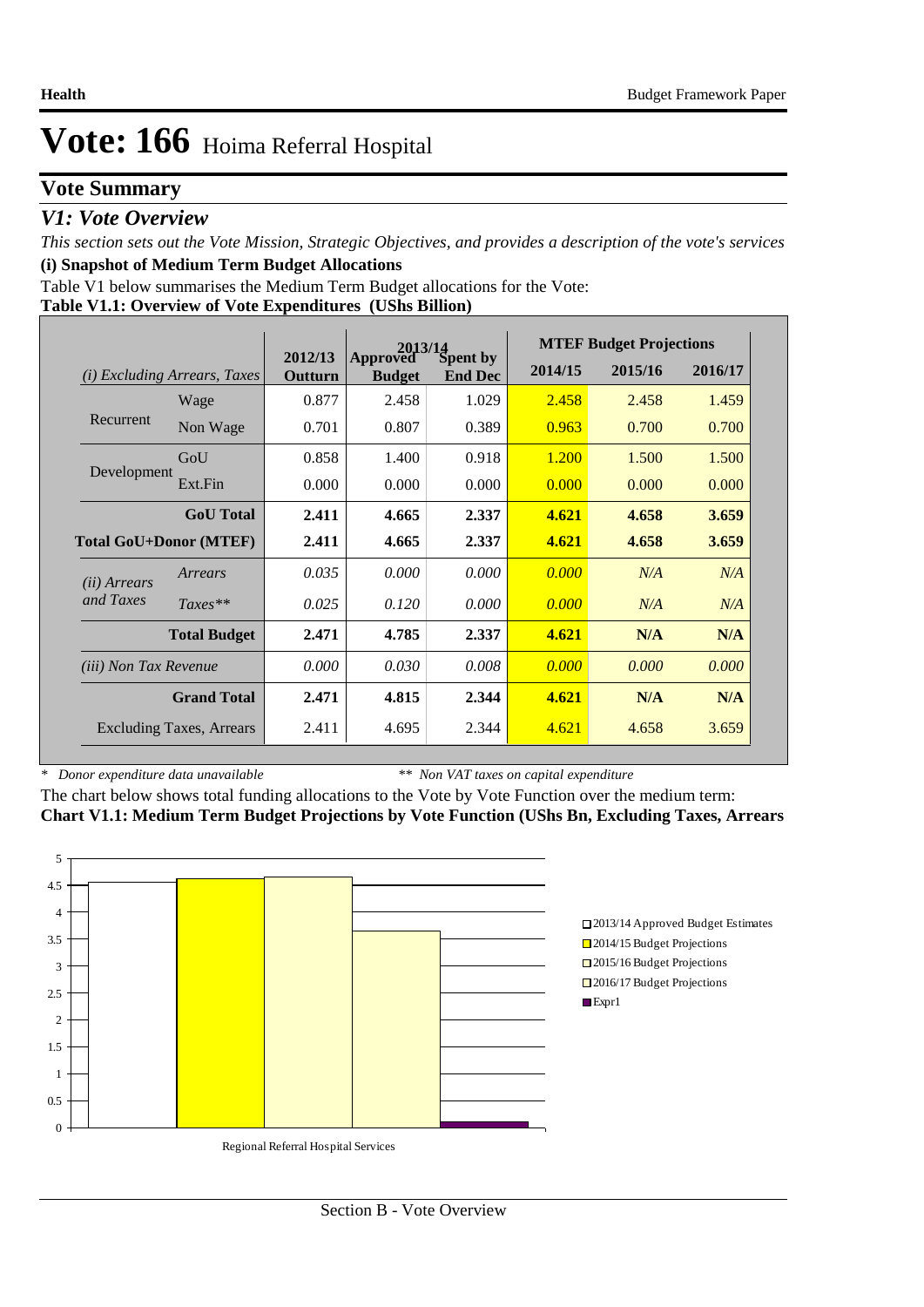### **Vote Summary**

### **(ii) Vote Mission Statement**

The Vote's Mission Statement is:

*To increase access to quality general and specialised health services to all people of Bunyoro region.*

### **(iii) Vote Outputs which Contribute to Priority Sector Outcomes**

The table below sets out the vote functions and outputs delivered by the vote which the sector considers as contributing most to priority sector outcomes.

### **Table V1.2: Sector Outcomes, Vote Functions and Key Outputs**

| <b>Sector Outcome 2:</b>                                                          | <b>Sector Outcome 3:</b>                                                                          |
|-----------------------------------------------------------------------------------|---------------------------------------------------------------------------------------------------|
| Children under one year old protected<br><i>against life threatening diseases</i> | Health facilities receive adequate stocks<br>of essential medicines and health<br>supplies (EMHS) |
|                                                                                   |                                                                                                   |
| <b>Outputs Contributing to Outcome 2:</b>                                         | <b>Outputs Contributing to Outcome 3:</b>                                                         |
| <b>Outputs Provided</b>                                                           | None                                                                                              |
| 085606 Prevention and rehabilitation                                              |                                                                                                   |
| services                                                                          |                                                                                                   |
|                                                                                   |                                                                                                   |
|                                                                                   |                                                                                                   |
|                                                                                   |                                                                                                   |
|                                                                                   |                                                                                                   |
|                                                                                   | Vote Function: 08 56 Regional Referral Hospital Services                                          |

### *V2: Past Vote Performance and Medium Term Plans*

*This section describes past and future vote performance, in terms of key vote outputs and plans to address sector policy implementation issues.* 

### **(i) Past and Future Planned Vote Outputs**

*2012/13 Performance*

### *Preliminary 2013/14 Performance*

In the first half of F/Y 2012/13 we have seen 76,448 outpatients, 5487 inpatients, 56,083 ANC cases, done 37,654 laboratory investigations, 2577 x-rays and 2858 maternity admissions. As for capital development our major activity has been construction of the staff house currently about 95% complete. Procurement of two vehicles in near completion and construcion of the administration block is under way.

### **Table V2.1: Past and 201/12 Key Vote Outputs\***

| <i>Vote, Vote Function</i><br><b>Key Output</b> | <b>Approved Budget and</b><br><b>Planned outputs</b>                                   | 2013/14<br><b>Spending and Outputs</b><br><b>Achieved by End Dec</b> | 2014/15<br><b>Proposed Budget and</b><br><b>Planned Outputs</b>                        |
|-------------------------------------------------|----------------------------------------------------------------------------------------|----------------------------------------------------------------------|----------------------------------------------------------------------------------------|
| Vote: 166 Hoima Referral Hospital               |                                                                                        |                                                                      |                                                                                        |
|                                                 | <b>Vote Function: 0856 Regional Referral Hospital Services</b>                         |                                                                      |                                                                                        |
| Output: 085601                                  | <b>Inpatient services</b>                                                              |                                                                      |                                                                                        |
| <b>Description of Outputs:</b>                  | 17,000 inpatients 85% bed<br>occupancy rate and 5 days<br>average stay for inpatients. | 4,539 patients to be admitted.                                       | 18,000 inpatients 85% bed<br>occupancy rate and 4 days<br>average stay for inpatients. |
| Performance Indicators:                         |                                                                                        |                                                                      |                                                                                        |
| No. of in patients admitted                     | 17,000                                                                                 | 4,539                                                                | 18,000                                                                                 |
| Bed occupancy rate<br>(inpatients)              | 85                                                                                     | 85                                                                   | 85                                                                                     |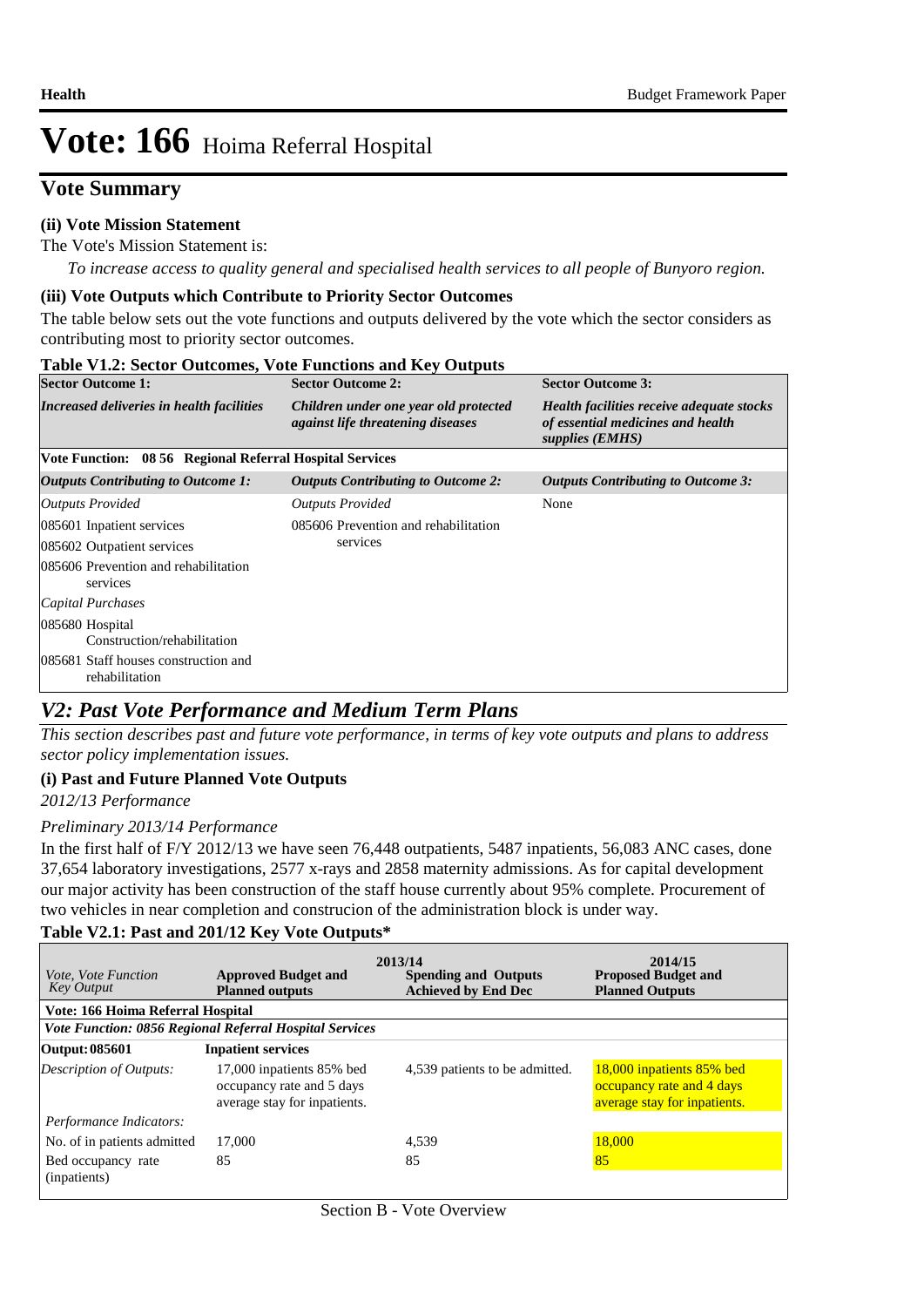## **Vote Summary**

| Vote, Vote Function<br><b>Key Output</b>            | <b>Approved Budget and</b><br><b>Planned outputs</b>                                                  |       | 2013/14<br><b>Spending and Outputs</b><br><b>Achieved by End Dec</b>                          |       | 2014/15<br><b>Proposed Budget and</b><br><b>Planned Outputs</b>                                                                                                                                                                                               |       |
|-----------------------------------------------------|-------------------------------------------------------------------------------------------------------|-------|-----------------------------------------------------------------------------------------------|-------|---------------------------------------------------------------------------------------------------------------------------------------------------------------------------------------------------------------------------------------------------------------|-------|
| Average rate of stay for                            | 5                                                                                                     |       | 5                                                                                             |       |                                                                                                                                                                                                                                                               |       |
| inpatients (no. days)                               |                                                                                                       | 2.645 | <b>UShs Bn:</b>                                                                               | 0.554 | <b>UShs Bn:</b>                                                                                                                                                                                                                                               |       |
| Output Cost: UShs Bn:                               |                                                                                                       |       |                                                                                               |       |                                                                                                                                                                                                                                                               | 2.671 |
| <b>Output: 085602</b><br>Description of Outputs:    | <b>Outpatient services</b><br>170,000 outpatients attended to. 46,399 patients treated.               |       |                                                                                               |       | 180,000 general and 60,000<br>specialised outpatients attended<br>to.                                                                                                                                                                                         |       |
| Performance Indicators:                             |                                                                                                       |       |                                                                                               |       |                                                                                                                                                                                                                                                               |       |
| No. of specialised<br>outpatients attended to       | 55000                                                                                                 |       | 22,627                                                                                        |       | 60,000                                                                                                                                                                                                                                                        |       |
| No. of general outpatients<br>attended to           | 170000                                                                                                |       | 23,772                                                                                        |       | 180,000                                                                                                                                                                                                                                                       |       |
| Output Cost: UShs Bn:                               |                                                                                                       | 0.164 | $UShs Bn$ :                                                                                   | 0.039 | <b>UShs Bn:</b>                                                                                                                                                                                                                                               | 0.179 |
| Output: 085603                                      | Medicines and health supplies procured and dispensed                                                  |       |                                                                                               |       |                                                                                                                                                                                                                                                               |       |
| Description of Outputs:                             | Medicines delivered by NMS<br>dispesed                                                                |       | Received medicines and<br>medical supplies worth shs.<br>96,397,586                           |       | A procurement plan drawn,<br>drugs quantified, medicines and<br>supplies order made, medicines<br>and supplies received and<br>stored, medicines and supplies<br>issued out and dispensed, stocks<br>monitored. All medicines and<br>supplies procured by NMS |       |
| Performance Indicators:                             |                                                                                                       |       |                                                                                               |       |                                                                                                                                                                                                                                                               |       |
| Value of medicines<br>received/dispensed (Ush bn)   |                                                                                                       |       | 96397586                                                                                      |       |                                                                                                                                                                                                                                                               |       |
| Output Cost: UShs Bn:                               |                                                                                                       | 0.027 | $UShs Bn$ :                                                                                   | 0.005 | <b>UShs Bn:</b>                                                                                                                                                                                                                                               | 0.027 |
| <b>Output: 085604</b>                               | <b>Diagnostic services</b>                                                                            |       |                                                                                               |       |                                                                                                                                                                                                                                                               |       |
| Description of Outputs:                             | 80000 lab tests, 4100 x-ray<br>imagings done                                                          |       | 23,915 lab tests, 999 x-rays,<br>no imagings done.                                            |       | 85000 lab tests and 4500 xrays<br>undertaken                                                                                                                                                                                                                  |       |
| Performance Indicators:                             |                                                                                                       |       |                                                                                               |       |                                                                                                                                                                                                                                                               |       |
| Patient xrays (imaging)                             | 4100                                                                                                  |       | 999                                                                                           |       | 4500                                                                                                                                                                                                                                                          |       |
| No. of labs/tests                                   | 80000                                                                                                 |       | 23915                                                                                         |       | 85000                                                                                                                                                                                                                                                         |       |
| Output Cost: UShs Bn:                               |                                                                                                       | 0.019 | UShs Bn:                                                                                      | 0.005 | <b>UShs Bn:</b>                                                                                                                                                                                                                                               | 0.019 |
| <b>Output: 085606</b>                               | <b>Prevention and rehabilitation services</b>                                                         |       |                                                                                               |       |                                                                                                                                                                                                                                                               |       |
| Description of Outputs:                             | 105000 antenatal cases, 24000<br>immunizations, 5000 people<br>recieving family planning<br>services. |       | 4,210 antenatal cases, 3,856<br>immunisations performed, 558<br>family planning clients seen. |       | 110,000 antenatal cases, 25,000<br>immunizations, 5,000 people<br>receiving family planning<br>services.                                                                                                                                                      |       |
| Performance Indicators:                             |                                                                                                       |       |                                                                                               |       |                                                                                                                                                                                                                                                               |       |
| No. of people receiving<br>family planning services | 5000                                                                                                  |       | 558                                                                                           |       | 5,500                                                                                                                                                                                                                                                         |       |
| No. of people immunised                             | 24000                                                                                                 |       | 3,856                                                                                         |       | 25,000                                                                                                                                                                                                                                                        |       |
| No. of antenatal cases                              | 105000                                                                                                |       | 4,210                                                                                         |       | 110,000                                                                                                                                                                                                                                                       |       |
| Output Cost: UShs Bn:                               |                                                                                                       | 0.171 | UShs Bn:                                                                                      | 0.030 | <b>UShs Bn:</b>                                                                                                                                                                                                                                               | 0.186 |
| <b>Output: 085680</b>                               | Hospital Construction/rehabilitation                                                                  |       |                                                                                               |       |                                                                                                                                                                                                                                                               |       |
| Description of Outputs:<br>Performance Indicators:  | Administration block<br>constructed                                                                   |       | Construction on course                                                                        |       | Hospital sewerage system<br>rehabilitated. Works for<br>construction of the hospital<br>administration block continued                                                                                                                                        |       |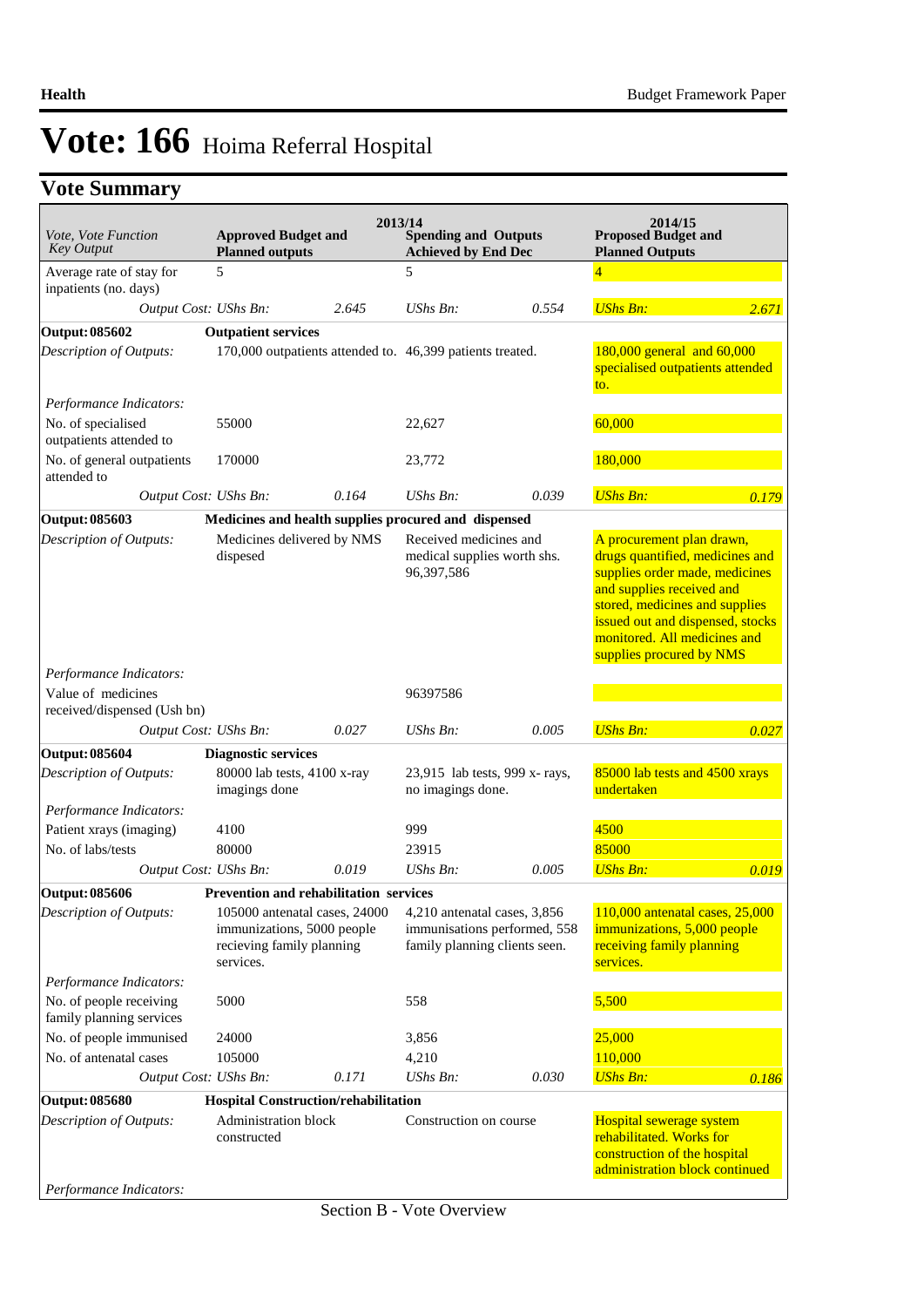### **Vote Summary**

| <i>Vote, Vote Function</i><br><b>Key Output</b>                                | <b>Approved Budget and</b><br><b>Planned outputs</b> | 2013/14 | <b>Spending and Outputs</b><br><b>Achieved by End Dec</b> |       | 2014/15<br><b>Proposed Budget and</b><br><b>Planned Outputs</b>      |       |
|--------------------------------------------------------------------------------|------------------------------------------------------|---------|-----------------------------------------------------------|-------|----------------------------------------------------------------------|-------|
| No.<br>reconstructed/rehabilitated<br>general wards                            |                                                      |         | $\Omega$                                                  |       |                                                                      |       |
| No. of hospitals benefiting<br>from the rennovation of<br>existing facilities. | 1                                                    |         |                                                           |       |                                                                      |       |
| Output Cost: UShs Bn:                                                          |                                                      | 1.100   | UShs $Bn$ :                                               | 0.341 | <b>UShs Bn:</b>                                                      | 0.600 |
| <b>Output: 085681</b>                                                          | <b>Staff houses construction and rehabilitation</b>  |         |                                                           |       |                                                                      |       |
| Description of Outputs:                                                        | Completion of staff house.                           |         | Completed but payment still<br>outstanding                |       | <b>Final payments for the newly</b><br>constructed staff houses made |       |
| Performance Indicators:                                                        |                                                      |         |                                                           |       |                                                                      |       |
| No. of staff houses<br>constructed/rehabilitated                               | 30                                                   |         |                                                           |       | 30 <sup>°</sup>                                                      |       |
| Output Cost: UShs Bn:                                                          |                                                      | 0.300   | UShs $Bn$ :                                               | 0.098 | <b>UShs Bn:</b>                                                      | 0.300 |
| <b>Vote Function Cost</b>                                                      | <b>UShs Bn:</b>                                      |         | 4.815 UShs Bn:                                            |       | 2.337 UShs Bn:                                                       | 4.651 |
| <b>Cost of Vote Services:</b>                                                  | UShs $Bn$ :                                          |         | 4.695 <i>UShs Bn</i> :                                    |       | 2.337 <i>UShs Bn:</i>                                                | 4.651 |

*\* Excluding Taxes and Arrears*

#### *2014/15 Planned Outputs*

The plan for FY 2013/14 is to see: 1)170,000 outpatients 2)17,000 inpatients and carry out 80,000 lab tests, Specialised patients 55,000, ANC cases 105,000, Immunizations 24,000, Family Planning 5000 clients and 4100 x-ray imagings. The 30 unit staff accommodation will be completed, construction works will start on the administration block.

### **Table V2.2: Past and Medum Term Key Vote Output Indicators\***

|                                                        | 2012/13        | 2013/14                 |                                     | <b>MTEF Projections</b> |                |         |
|--------------------------------------------------------|----------------|-------------------------|-------------------------------------|-------------------------|----------------|---------|
| Vote Function Key Output<br>Indicators and Costs:      | <b>Outturn</b> | <b>Approved</b><br>Plan | <b>Outturn by</b><br><b>End Dec</b> | 2014/15                 | 2015/16        | 2016/17 |
| Vote: 166 Hoima Referral Hospital                      |                |                         |                                     |                         |                |         |
| Vote Function:0856 Regional Referral Hospital Services |                |                         |                                     |                         |                |         |
| Average rate of stay for inpatients                    |                | 5                       | $\mathbf{5}$                        | $\overline{4}$          | $\overline{4}$ | 4       |
| (no. days)                                             |                |                         |                                     |                         |                |         |
| Bed occupancy rate (inpatients)                        |                | 85                      | 85                                  | 85                      | 85             | 85      |
| No. of in patients admitted                            |                | 17,000                  | 4,539                               | 18,000                  | 18000          | 18000   |
| No. of general outpatients attended to                 |                | 170000                  | 23,772                              | 180,000                 | 190000         |         |
| No. of specialised outpatients                         |                | 55000                   | 22,627                              | 60,000                  | 65000          |         |
| attended to                                            |                |                         |                                     |                         |                |         |
| Value of medicines                                     |                |                         | 96397586                            |                         |                |         |
| received/dispensed (Ush bn)                            |                |                         |                                     |                         |                |         |
| No. of labs/tests                                      |                | 80000                   | 23915                               | 85000                   | 90000          |         |
| Patient xrays (imaging)                                |                | 4100                    | 999                                 | 4500                    | 5000           |         |
| No. of antenatal cases                                 |                | 105000                  | 4,210                               | 110,000                 | 110000         |         |
| No. of people immunised                                |                | 24000                   | 3,856                               | 25,000                  | 26000          |         |
| No. of people receiving family                         |                | 5000                    | 558                                 | 5,500                   | 6000           |         |
| planning services                                      |                |                         |                                     |                         |                |         |
| No. of hospitals benefiting from the                   |                | 1                       |                                     |                         |                |         |
| rennovation of existing facilities.                    |                |                         |                                     |                         |                |         |
| No. reconstructed/rehabilitated                        |                |                         | $\vert 0 \vert$                     |                         |                |         |
| general wards                                          |                |                         |                                     |                         |                |         |
| No. of staff houses                                    |                | 30                      | 1                                   | 30 <sub>o</sub>         |                |         |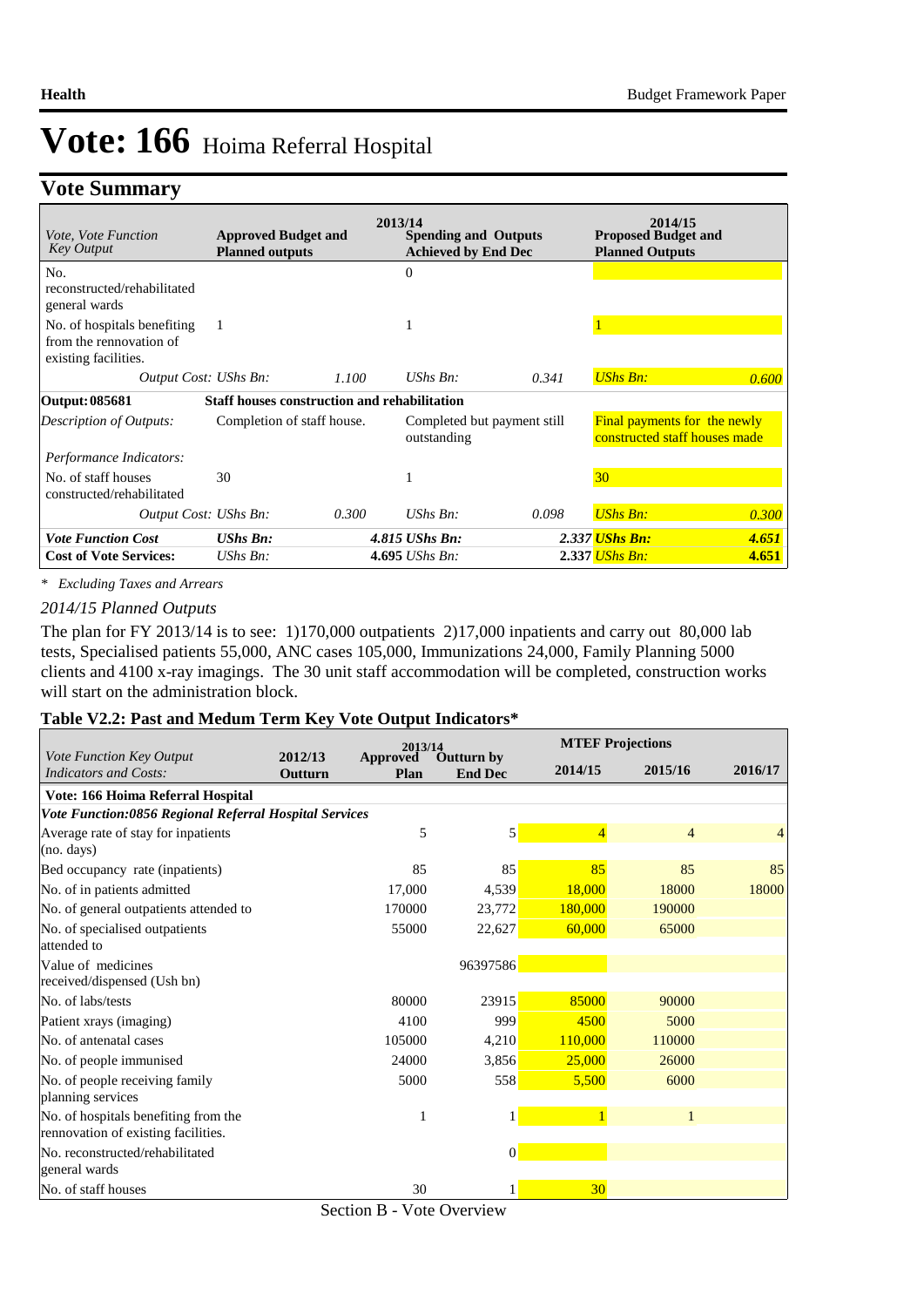## **Vote Summary**

|                                                          |                    | 2013/14                                                 |          |         | <b>MTEF Projections</b> |         |  |
|----------------------------------------------------------|--------------------|---------------------------------------------------------|----------|---------|-------------------------|---------|--|
| <i>Vote Function Key Output</i><br>Indicators and Costs: | 2012/13<br>Outturn | Approved<br><b>Outturn by</b><br><b>End Dec</b><br>Plan |          | 2014/15 | 2015/16                 | 2016/17 |  |
| constructed/rehabilitated                                |                    |                                                         |          |         |                         |         |  |
| No. of maternity wards constructed                       |                    |                                                         | 0        |         |                         |         |  |
| No. of maternity wards rehabilitated                     |                    |                                                         | 0        |         |                         |         |  |
| No. of OPD wards constructed                             |                    |                                                         | 0        |         |                         |         |  |
| No. of OPD wards rehabilitated                           |                    |                                                         |          |         |                         |         |  |
| No. of other wards constructed                           |                    |                                                         | 0        |         |                         |         |  |
| No. of other wards rehabilitated                         |                    |                                                         | 0        |         |                         |         |  |
| No. of theatres constructed                              |                    |                                                         |          |         |                         |         |  |
| No. of theatres rehabilitated                            |                    |                                                         | 0        |         |                         |         |  |
| Value of medical equipment<br>procured (Ush Bn)          |                    |                                                         | $\Omega$ |         |                         |         |  |
| <b>Vote Function Cost (UShs bn)</b>                      | 2.471              | 4.695                                                   | 2.337    | 4.651   | 4.658                   | 3.659   |  |
| <b>Cost of Vote Services (UShs Bn)</b>                   | 2.471              | 4.695                                                   | 2.337    | 4.651   | 4.658                   | 3.659   |  |

### *Medium Term Plans*

In the medium term, the plan is to overhaul the sewerage system, construct a water reservoir, the interns mess, private wing , mortuary and more staff houses.

### **(ii) Efficiency of Vote Budget Allocations**

### **Table V2.3: Allocations to Key Sector and Service Delivery Outputs over the Medium Term**

|                                 | $(i)$ Allocation (Shs Bn) |     |                                 |  |          | $(ii)$ % Vote Budget |                                 |         |
|---------------------------------|---------------------------|-----|---------------------------------|--|----------|----------------------|---------------------------------|---------|
| <b>Billion Uganda Shillings</b> |                           |     | 2013/14 2014/15 2015/16 2016/17 |  |          |                      | 2013/14 2014/15 2015/16 2016/17 |         |
| <b>Key Sector</b>               | 4.4                       | 3.9 | 2.6                             |  |          | $93.3\%$ $84.6\%$    | 70.7%                           | $0.0\%$ |
| Service Delivery                | 4.4                       | 4.0 | 2.9                             |  | $94.2\%$ | $85.6\%$             | 79.5%                           | $0.0\%$ |

### **Table V2.4: Key Unit Costs of Services Provided and Services Funded (Shs '000)**

| <b>Unit Cost</b><br><b>Description</b>                          | Actual<br>2012/13 | <b>Planned</b><br>2013/14 | Actual<br>by Sept | <b>Proposed</b><br>2014/15 | <b>Costing Assumptions and Reasons for</b><br>any Changes and Variations from Plan |
|-----------------------------------------------------------------|-------------------|---------------------------|-------------------|----------------------------|------------------------------------------------------------------------------------|
| Vote Function:0856 Regional Referral Hospital Services<br>Water |                   |                           |                   |                            | Water rates will remain stable.                                                    |
| Special meals-food<br>allowance for interns                     |                   |                           |                   |                            | Interns food allowance included.                                                   |
| General supplies of<br>Goods and services                       |                   |                           |                   |                            |                                                                                    |
| Fuel, lubricants and oils                                       |                   |                           |                   |                            | Fuel prices will remain stable throught<br>the year.                               |
| Electricity                                                     |                   |                           |                   |                            | Tariffs will remain stable over the period                                         |
| Allowances                                                      |                   |                           |                   |                            | Government rates will remain constant<br>over the year.                            |

### **(iii) Vote Investment Plans**

1)Interns mess 1.0billion shillings; 2) private wing 1.2 billion shillings, 3) mortuary 1.5 billion shillings, 4) renovation of existing structures 2.5 billion shillings.

### **Table V2.5: Allocations to Capital Investment over the Medium Term**

|                                           | $(i)$ Allocation (Shs Bn) |                                 |  | (ii) % Vote Budget |                                 |  |
|-------------------------------------------|---------------------------|---------------------------------|--|--------------------|---------------------------------|--|
| <b>Billion Uganda Shillings</b>           |                           | 2013/14 2014/15 2015/16 2016/17 |  |                    | 2013/14 2014/15 2015/16 2016/17 |  |
| Consumption Expendture (Outputs Provided) |                           |                                 |  |                    | $70.2\%$ 74.2% 73.9%            |  |

Section B - Vote Overview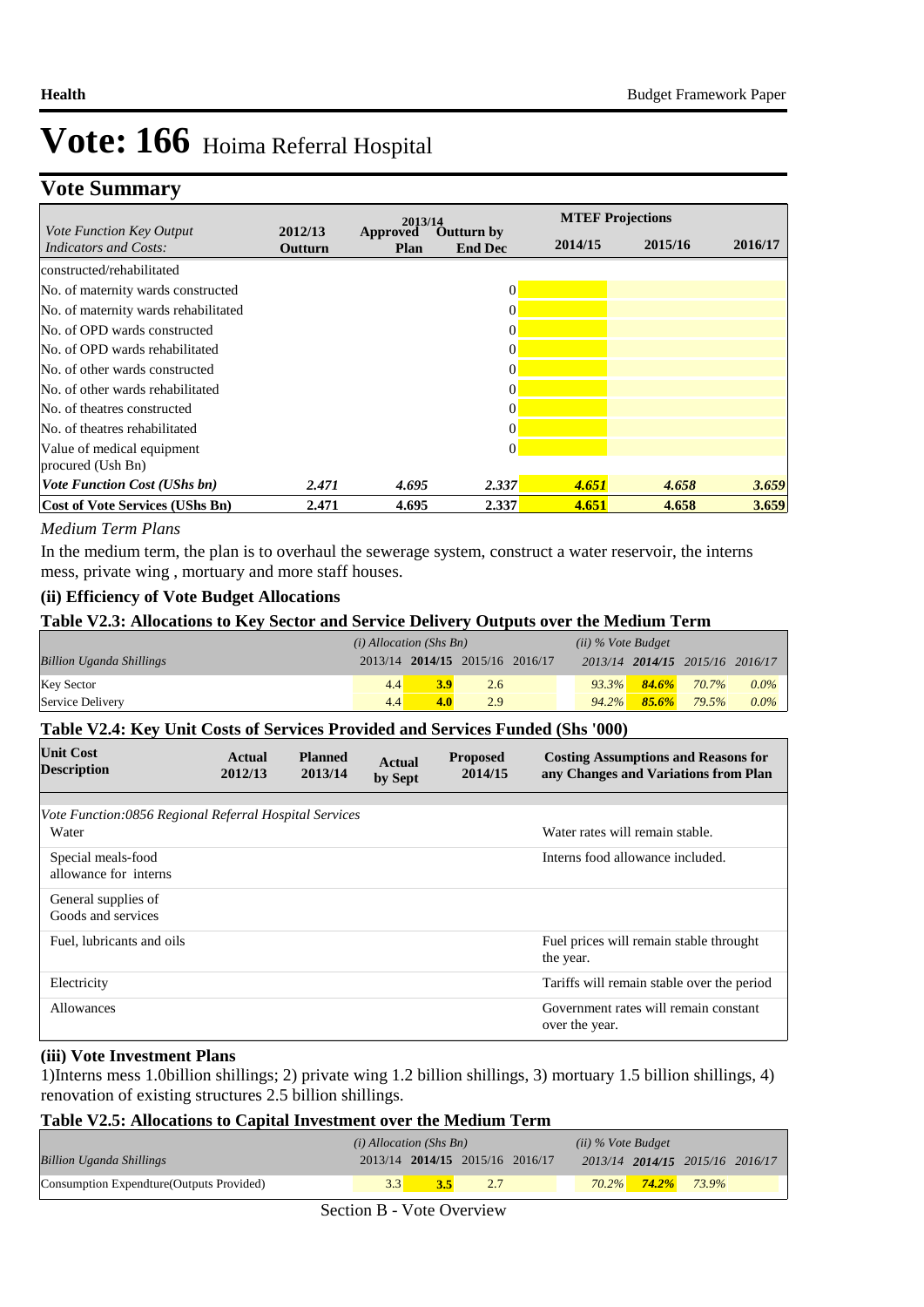### **Vote Summary**

| Investment<br>Purchases.<br>$\epsilon$ apital $\epsilon$ | ⊥.∸ | --  | $\mathbf{1} \cdot \mathbf{U}$ | 29.8%<br>$\sim$ | $-$<br>$\frac{1}{2}$ | $\mathbf{A}$<br>26.1<br>70 |        |
|----------------------------------------------------------|-----|-----|-------------------------------|-----------------|----------------------|----------------------------|--------|
| <sup>1</sup> Total<br>Grand                              | . . | . . | $\sim$                        | 100.0%          | $100.0\%$            | 100.0%                     | 100.0% |

The item that will take up the bulk of the development funds is completion of the administration block.

| <b>Table V2.6: Major Capital Investments</b>               |                                                                           |                                                                                         |                                                                           |  |  |  |  |  |  |
|------------------------------------------------------------|---------------------------------------------------------------------------|-----------------------------------------------------------------------------------------|---------------------------------------------------------------------------|--|--|--|--|--|--|
| <b>Project, Programme</b>                                  | 2013/14                                                                   | 2014/15                                                                                 |                                                                           |  |  |  |  |  |  |
| <b>Vote Function Output</b><br><b>UShs Thousand</b>        | <b>Approved Budget, Planned</b><br><b>Outputs (Quantity and Location)</b> | <b>Actual Expenditure and</b><br><b>Outputs by September</b><br>(Quantity and Location) | <b>Proposed Budget, Planned</b><br><b>Outputs (Quantity and Location)</b> |  |  |  |  |  |  |
| <b>Project 1004 Hoima Rehabilitation Referral Hospital</b> |                                                                           |                                                                                         |                                                                           |  |  |  |  |  |  |
| 085680 Hospital<br>Construction/rehabili<br>tation         | Administration block<br>constructed                                       | N/A                                                                                     | Administration block                                                      |  |  |  |  |  |  |
| Total                                                      | 1,100,000                                                                 | 340,800                                                                                 | 600,000                                                                   |  |  |  |  |  |  |
| <b>GoU</b> Development                                     | 1,100,000                                                                 | 340,800                                                                                 | 600,000                                                                   |  |  |  |  |  |  |
| <b>External Financing</b>                                  | 0                                                                         | 0                                                                                       | 0                                                                         |  |  |  |  |  |  |

### **(iv) Vote Actions to improve Priority Sector Outomes**

### **Table V2.7: Priority Vote Actions to Improve Sector Performance**

| 2013/14 Planned Actions:<br>2013/14 Actions by Sept:                                                                             |                                  | 2014/15 Planned Actions:    | <b>MT Strategy:</b>         |  |  |  |  |
|----------------------------------------------------------------------------------------------------------------------------------|----------------------------------|-----------------------------|-----------------------------|--|--|--|--|
| Sector Outcome 3: Health facilities receive adequate stocks of essential medicines and health supplies (EMHS)                    |                                  |                             |                             |  |  |  |  |
| Vote Function: 08 56 Regional Referral Hospital Services                                                                         |                                  |                             |                             |  |  |  |  |
| Enhance staff performance through improved welfare, working environment and support supervision.<br><i>VF Performance Issue:</i> |                                  |                             |                             |  |  |  |  |
| Use NTR to provide break                                                                                                         | - Provided staff tea, paid staff | Use NTR to provide break    | Use NTR to provide break    |  |  |  |  |
| teas, provide accommodation<br>allowances, provided support                                                                      |                                  | teas, provide accommodation | teas, provide accommodation |  |  |  |  |
| supervision.<br>to some key staff. Conduct                                                                                       |                                  | to some key staff. Conduct  | to some key staff. Conduct  |  |  |  |  |
| support supervision.                                                                                                             |                                  | support supervision.        | support supervision.        |  |  |  |  |

### *V3 Proposed Budget Allocations for 2014/15 and the Medium Term*

*This section sets out the proposed vote budget allocations for 2014/15 and the medium term, including major areas of expenditures and any notable changes in allocations.* 

#### **Table V3.1: Past Outturns and Medium Term Projections by Vote Function\* 2016/17 2012/13 Outturn Spent by Appr. End Sept Budget 2014/15 2015/16 2013/14 MTEF Budget Projections Vote: 166 Hoima Referral Hospital** 0856 Regional Referral Hospital Services<br>
2.471 4.659 1.140 4.651 4.658 3.659 **Total for Vote: 2.471 4.695 1.140 4.651 4.658 3.659**

### **(i) The Total Budget over the Medium Term**

### **(ii) The major expenditure allocations in the Vote for 2014/15**

The major expenditure allocations are on inpatient services, outpatient services, completion of a 30 unit staff accommodation block and start an admiistration block.

### **(iii) The major planned changes in resource allocations within the Vote for 2014/15**

### **Table V3.2: Key Changes in Vote Resource Allocation**

| <b>Changes in Budget Allocations and Outputs from 2013/14 Planned Levels:</b> | <b>Justification for proposed Changes in</b> |         |                                |  |  |
|-------------------------------------------------------------------------------|----------------------------------------------|---------|--------------------------------|--|--|
| 2014/15                                                                       | 2015/16                                      | 2016/17 | <b>Expenditure and Outputs</b> |  |  |
| Vote Function:0805 Regional Referral Hospital Services                        |                                              |         |                                |  |  |
| Output:<br>0856 05 Hospital Management and support services                   |                                              |         |                                |  |  |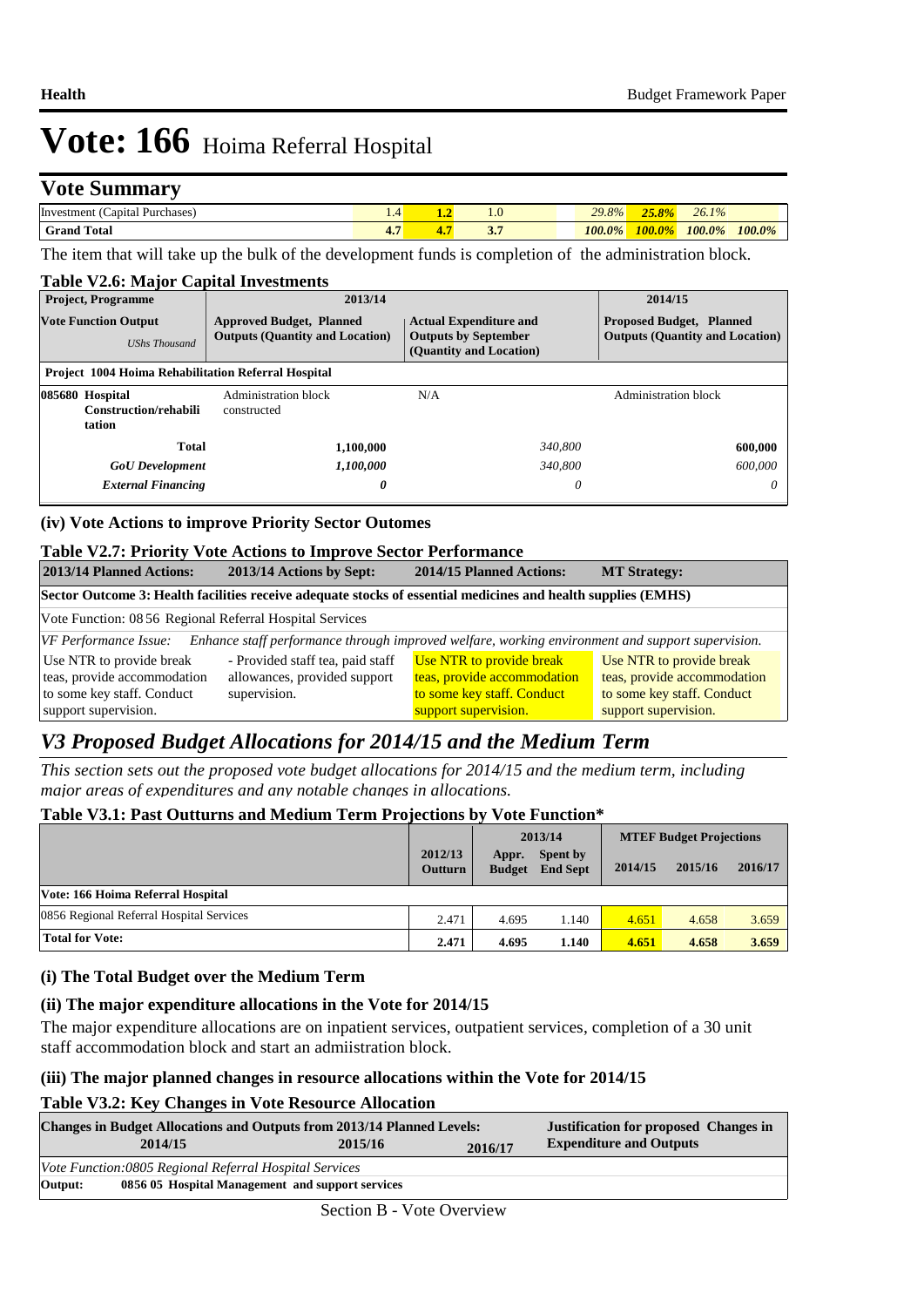## **Vote Summary**

| <b>Changes in Budget Allocations and Outputs from 2013/14 Planned Levels:</b> |         |                                                           |         |                   | <b>Justification for proposed Changes in</b> |                                |
|-------------------------------------------------------------------------------|---------|-----------------------------------------------------------|---------|-------------------|----------------------------------------------|--------------------------------|
|                                                                               | 2014/15 |                                                           | 2015/16 |                   | 2016/17                                      | <b>Expenditure and Outputs</b> |
| <b>UShs Bn:</b>                                                               |         | $0.100$ UShs Bn:                                          |         | $0.480$ UShs Bn:  | $-0.271$                                     |                                |
| The number of patients                                                        |         | The number of patients                                    |         |                   |                                              |                                |
| using the service has                                                         |         | using the service has                                     |         |                   |                                              |                                |
|                                                                               |         | increased tremendously. We increased tremendously. We     |         |                   |                                              |                                |
|                                                                               |         | hope to use the resources to hope to use the resources to |         |                   |                                              |                                |
| improve on support                                                            |         | improve on support                                        |         |                   |                                              |                                |
| supervision and staff                                                         |         | supervision and staff                                     |         |                   |                                              |                                |
| motivation                                                                    |         | motivation                                                |         |                   |                                              |                                |
| 0856 80 Hospital Construction/rehabilitation<br>Output:                       |         |                                                           |         |                   |                                              |                                |
| <b>UShs Bn:</b>                                                               |         | $-0.500$ UShs Bn:                                         |         | $-0.230$ UShs Bn: | $-1.100$                                     |                                |

### *V4: Vote Challenges for 2014/15 and the Medium Term*

*This section sets out the major challenges the vote faces in 2014/15 and the medium term which the vote has been unable to address in its spending plans.*

### **Table V4.1: Additional Output Funding Requests**

| <b>Additional Requirements for Funding and</b><br><b>Outputs in 2014/15:</b>                    | <b>Justification of Requirement for</b><br><b>Additional Outputs and Funding</b>                                                                                                                                                                                                                                                                                                                                           |
|-------------------------------------------------------------------------------------------------|----------------------------------------------------------------------------------------------------------------------------------------------------------------------------------------------------------------------------------------------------------------------------------------------------------------------------------------------------------------------------------------------------------------------------|
| Vote Function:0801 Regional Referral Hospital Services<br>0856 01 Inpatient services<br>Output: |                                                                                                                                                                                                                                                                                                                                                                                                                            |
| <b>UShs Bn:</b><br>1.500                                                                        | 1) Overhauling the sewerage system. 2) Staff accommodation 3)<br>Renovation and re-construction of existing structures. 4) Medical<br>equipment. 5) Preventive activities and outreaches. To meet the<br>increasing demand of services within the region, to improve on<br>quality of service so as to improve access to health services,<br>reduce mobidity and mortality of the population within the<br>catchment area. |

*This section discusses how the vote's plans will address and respond to the cross-cutting policy, issues of gender and equity; HIV/AIDS; and the Environment, and other budgetary issues such as Arrears and NTR..* 

### **(i) Cross-cutting Policy Issues**

### *(i) Gender and Equity*

We shall continue to be an equal opportunity service provider to the community ensuring equity and accesibility.

### *(ii) HIV/AIDS*

1)Staff shall be provided with protective gear and training to prevent exposure. 2) Post exposure prophylaxis mechanisms are in place and will be sustained. 3) Health workers will be supported with medical expenses and stigma will be fought actively.

### *(iii) Environment*

Staff will continue to be trained and encouraged to segregate wastes, appropriate waste bins and bin linners willl be provieded. An incinerator has been provided by the Ministry of Health and will be efficiently used.

### **(ii) Payment Arrears**

The table below shows all the payment arrears outstanding for the Vote:

### ################

### **(ii) Non Tax Revenue Collections**